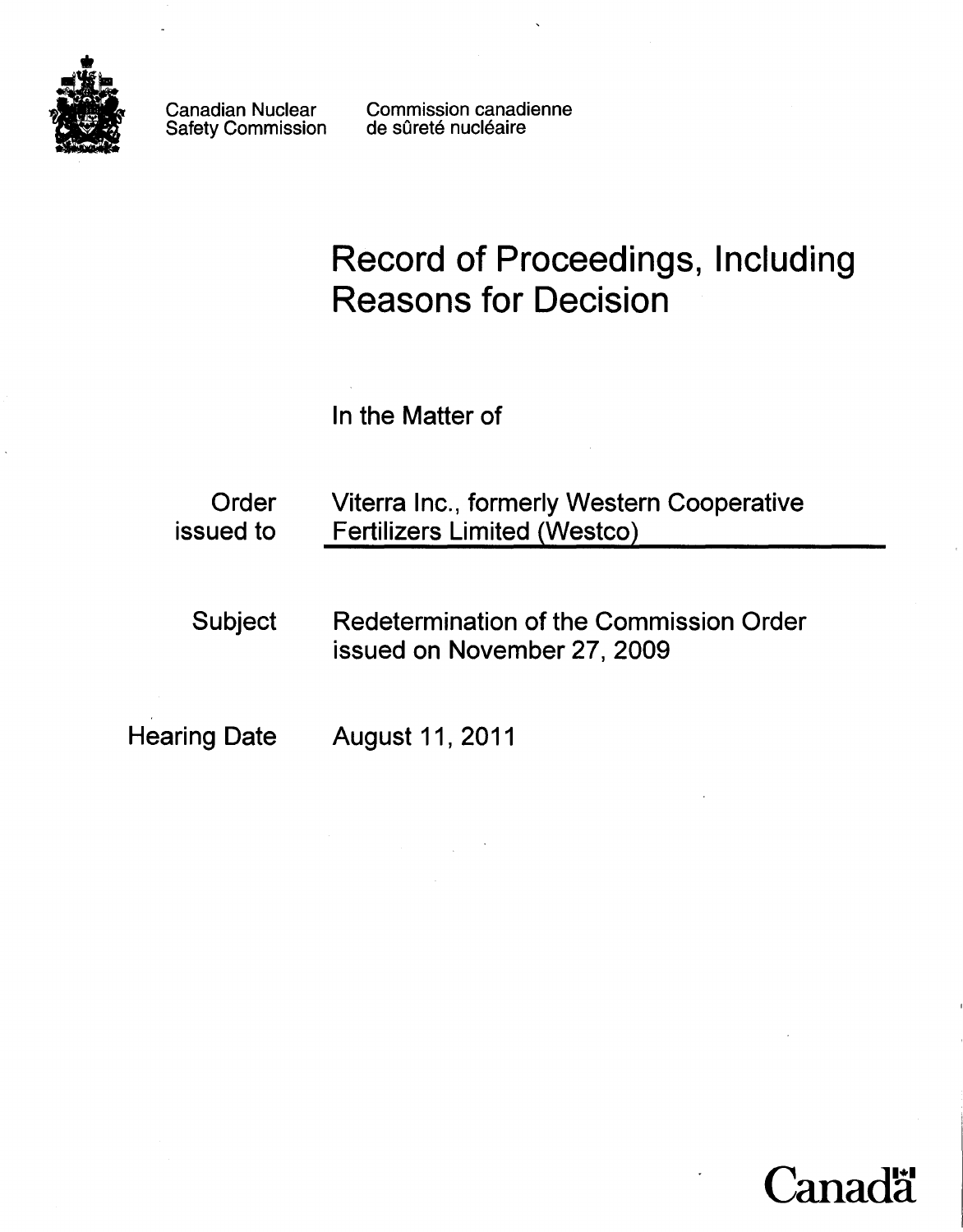## **RECORD OF PROCEEDINGS**

| Licensee/Person named in<br>or subject to order:                     | Viterra Inc.                                                                                                   |
|----------------------------------------------------------------------|----------------------------------------------------------------------------------------------------------------|
| Address/Location:                                                    | 11111 Barlow Trail SE, Calgary, Alberta, T2C 4M5                                                               |
| Purpose:                                                             | Redetermination of the Commission Order issued on November<br>27, 2009                                         |
| Order Issued:                                                        | November 27, 2009                                                                                              |
| Date of hearing:                                                     | August 11, 2011                                                                                                |
| Location:                                                            | Canadian Nuclear Safety Commission (CNSC) Public Hearing<br>Room, 280 Slater St., 14th. Floor, Ottawa, Ontario |
| Members present:                                                     | M. Binder, Chair<br>R. J. Barriault<br>M. J. McDill                                                            |
| Secretary:<br><b>Recording Secretary:</b><br>Senior General Counsel: | M.A. Leblanc<br>D. Major<br>J. Lavoie                                                                          |

| Licensee/Person Named in or Subject to Order Represented By     | <b>Document Number</b> |
|-----------------------------------------------------------------|------------------------|
| • M. Edmonds, Senior Project Manager, Environmental Affairs     |                        |
| • E. Becker, Senior Radiation Specialist, Golder and Associates | CMD 11-H6.1            |
| • C. Cuthill, General Manager, Normcan, a CSS Company           | <b>CMD 11-H6.1A</b>    |
| • T. Roy, Manager Risk and Regulatory Reporting, Viterra Inc.   |                        |
| <b>CNSC</b> staff                                               | <b>Document Number</b> |
| $\bullet$ P. Elder                                              |                        |
| • R. Ravishankar                                                | CMD 11-H <sub>6</sub>  |
|                                                                 |                        |
| $\bullet$ J. Thelen                                             |                        |

 **Order:** Replaced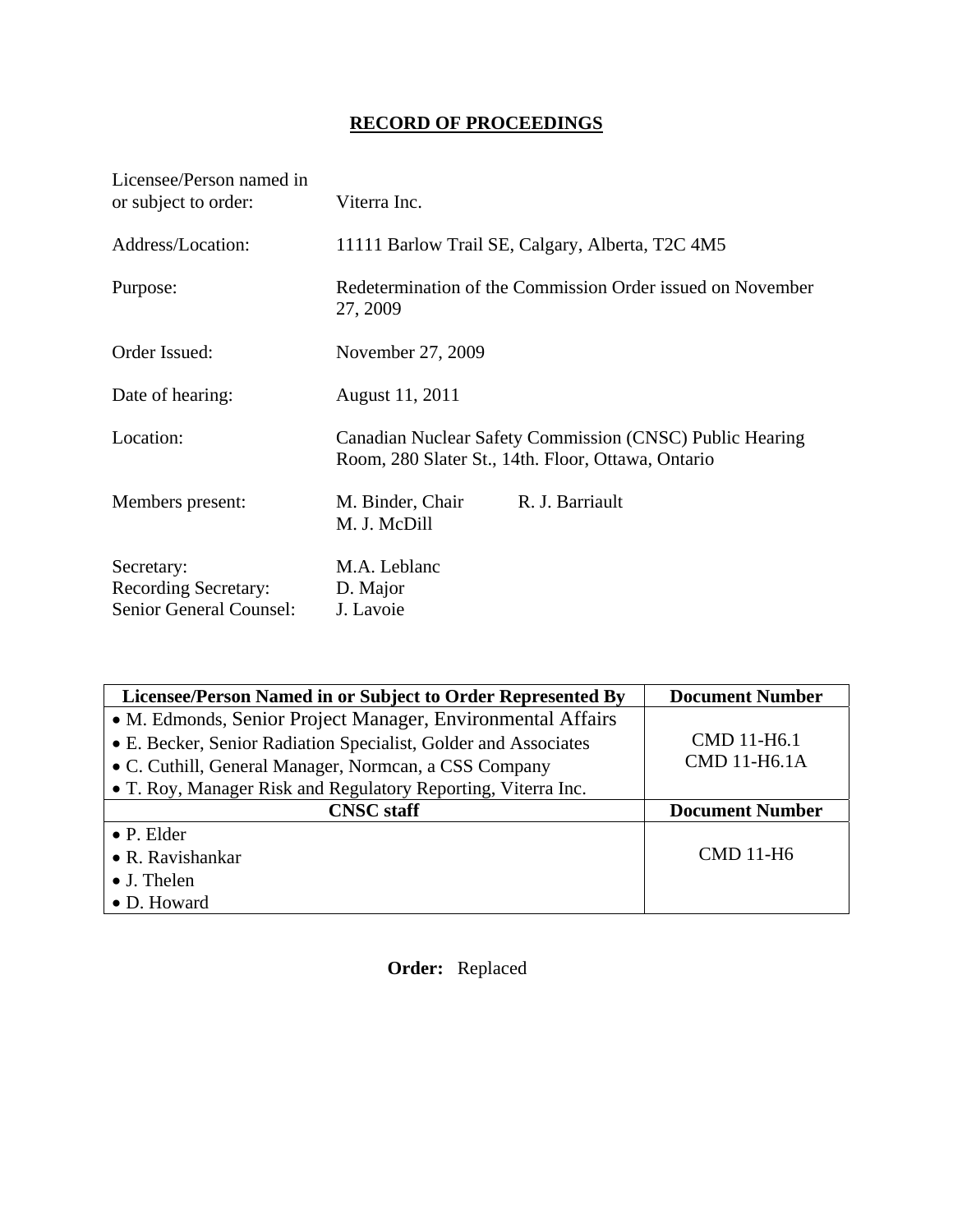## **Table of Contents**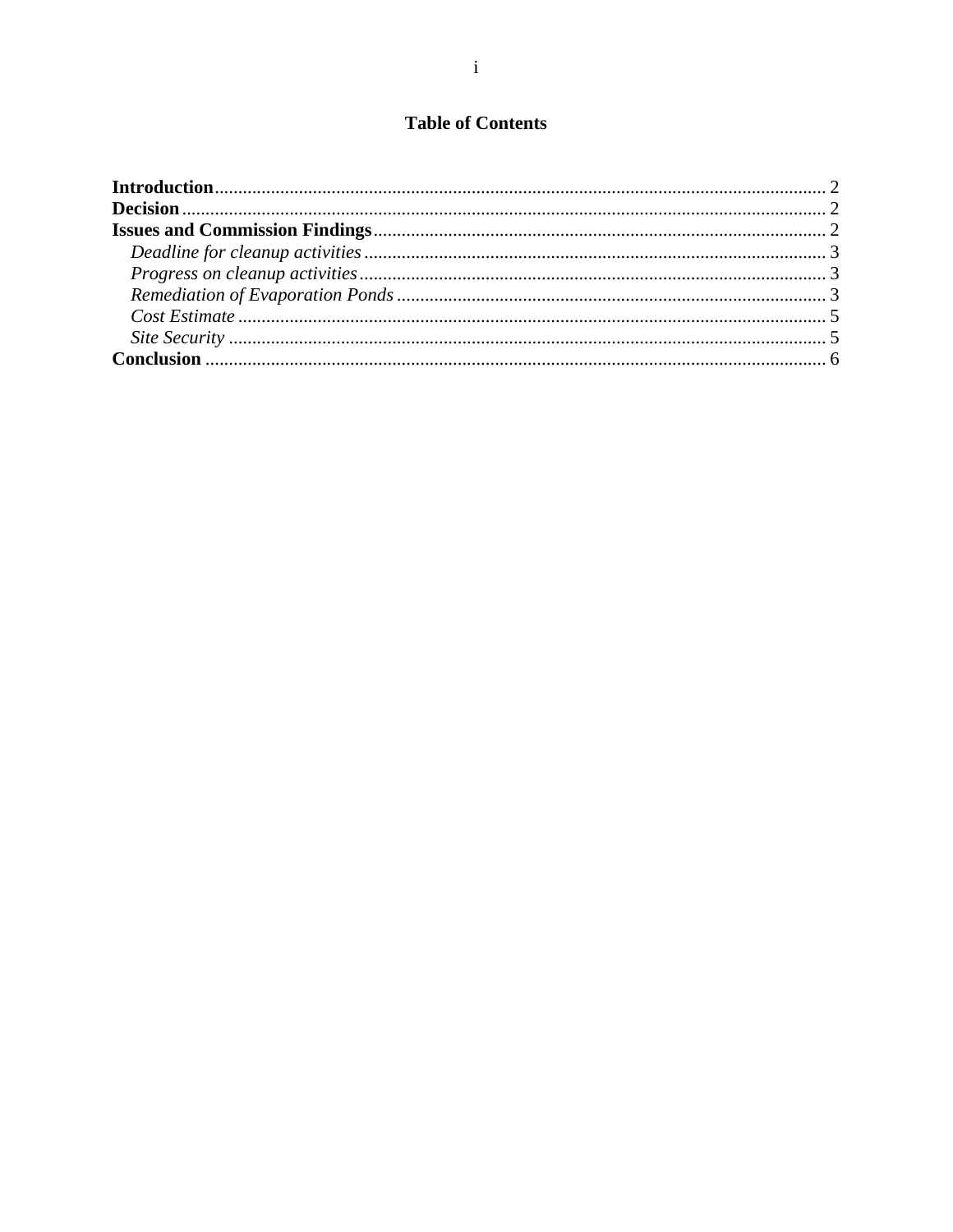#### **Introduction**

- <span id="page-3-0"></span>1. Viterra Inc. (Viterra), formerly Western Cooperative Fertilizers Limited (Westco), has applied to the Canadian Nuclear Safety Commission<sup>[1](#page-3-1)</sup> (CNSC) for a redetermination of the Order issued by the Commission on November 27, 2009. Viterra has requested that the Commission extend the completion date for the clean-up of the site located at 3077 Shepard Place S.E., Calgary, Alberta by two years, from December 1, 2011 to December 1, 2013.
- 2. On September 9, 2007, Westco took possession of the site on which was located the former ESI Resources Limited (ESI), a lessee of the property. ESI held a licence issued by the CNSC for the part of the facility dedicated to the recovery of uranium from phosphoric acid. At the time Westco took possession, the former ESI site included nuclear substances inside a uranium concentrate dryer room and two evaporation ponds.
- 3. On November 19, 2007, a CNSC Designated Officer (DO) issued an order to Westco to take specific actions and measures to protect the environment and the health and safety of persons with respect to the former ESI site, pursuant to paragraph 37(2)(f) of the *Nuclear Safety and Control Act*<sup>[2](#page-3-2)</sup> (NSCA). Pursuant to subsection  $37(6)$  of the NSCA, the DO referred the Order to the Commission for review and the Commission issued an Order to Westco on April 21, 2008, which included a final clean-up date of December 1, 2009. At a public hearing held on November 6, 2009, the Commission considered a request from Viterra to extend the final clean-up date. On November 27, 2009, the Commission issued an Order to Viterra extending this final clean-up date by two years to December 1, 2011.
- 4. Viterra is now requesting another extension of the deadline for completion of clean-up activities at the former ESI site from December 1, 2011 to December 1, 2013. This *Record of Proceedings* describes the Commission's consideration of Viterra's submission regarding the Order, the review of the Order and the reasons for the decision.

### Issue

 $\overline{a}$ 

5. In its review of the Order, the Commission was requested to amend, revoke or replace the Order, pursuant to paragraph 43(2)(e) of the NSCA.

<span id="page-3-1"></span><sup>&</sup>lt;sup>1</sup> The *Canadian Nuclear Safety Commission* is referred to as the "CNSC" when referring to the organization and its staff in general, and as the "Commission" when referring to the tribunal component.

<span id="page-3-2"></span> $2$  Statutes of Canada (S.C.) 1997, chapter (c.) 9.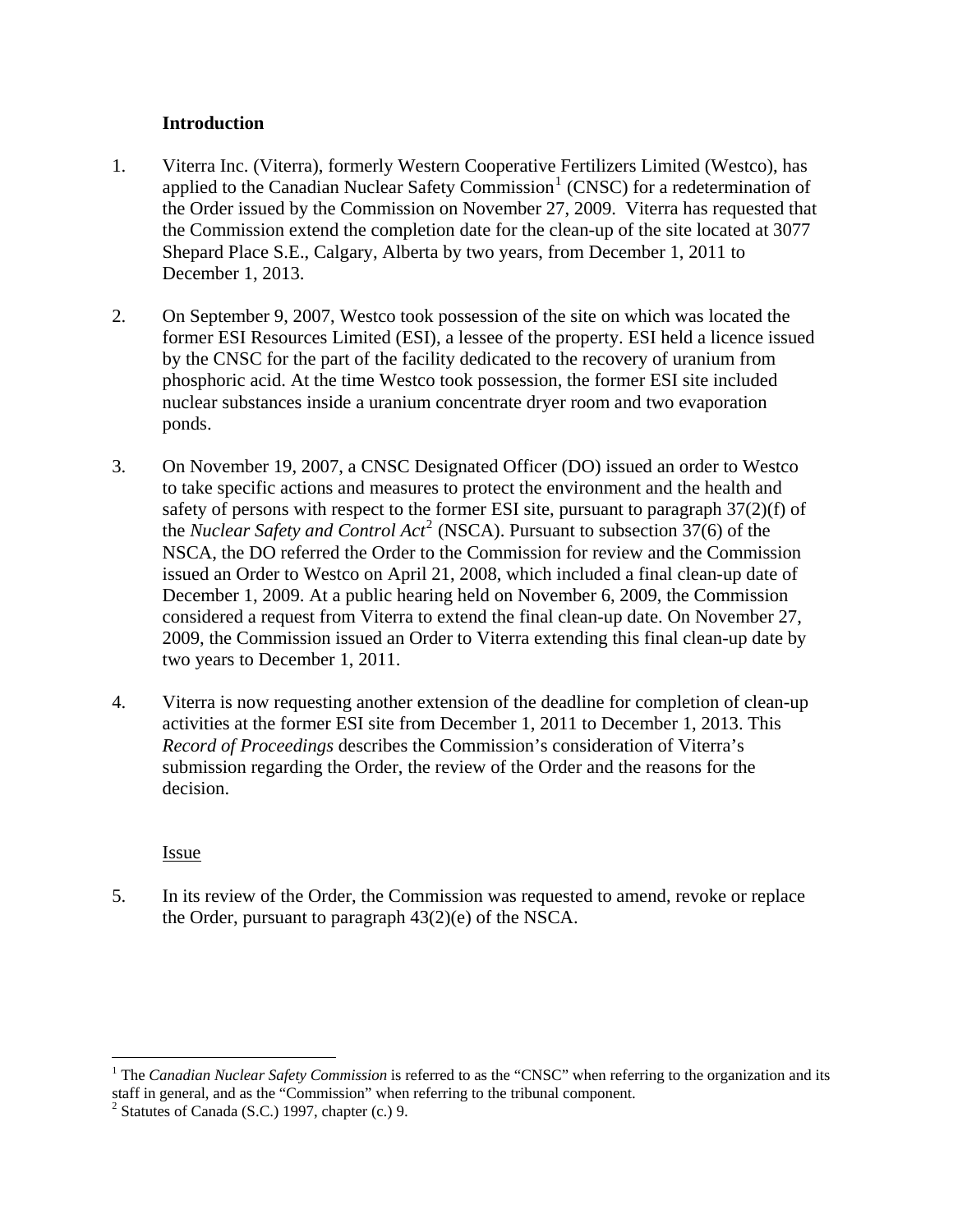#### <span id="page-4-0"></span>Public Hearing

6. The Commission, in making its decision, considered information presented for a public hearing held on August 11, 2011 in Ottawa, Ontario. The public hearing was conducted in accordance with the *Canadian Nuclear Safety Commission Rules of Procedure*[3](#page-4-1) . During the public hearing, the Commission considered written submissions and heard oral presentations from CNSC staff (CMD 11-H6) and Viterra (CMD 11-H6.1). The Public was invited to comment on Viterra's request. No submissions from the public were received regarding this matter.

## **Decision**

7. Based on its consideration of the matter, as described in more detail in the following sections of this *Record of Proceedings*,

> the Commission, pursuant to paragraph 43(2)(e) of the *Nuclear Safety and Control Act*, replaces the Order issued to Viterra Inc. on November 27, 2009 for its site located at 3077 Shepard Place S. E., Calgary, Alberta.

- 8. With its decision, the Commission agrees that the date by which the site located at 3077 Shepard Place S. E., Calgary, Alberta must be cleaned-up be extended from December 1, 2011 to December 1, 2013. The Commission includes in the Order items as recommended by CNSC staff and set out in the draft Order attached to CMD 11-H6, with the following modifications:
	- Item 1 is changed to reflect the correct date of issuance of the previous order, as follows: "The Order issued to Viterra Inc. on November 27, 2009 is revoked."
	- Item 8. is changed to reflect the correct reference, as follows: "... the results of the report described in 4.4 above …"
	- Item 6 is added to the list in the Order as an action for Viterra to report to the Commission in June 2012 if clean-up activities are not completed during the winter of 2012 or, if the clean-up activities are completed, to file a report with the Commission stating that all actions of the Order have been completed.

### **Issues and Commission Findings**

9. In making its decision, the Commission considered a number of issues related to Viterra's response to the previous Order and the adequacy of the proposed clean-up measures for protecting the environment and the health and safety of persons.

 $\overline{a}$ 

<span id="page-4-1"></span><sup>&</sup>lt;sup>3</sup> Statutory Orders and Regulations (SOR)/2000-211.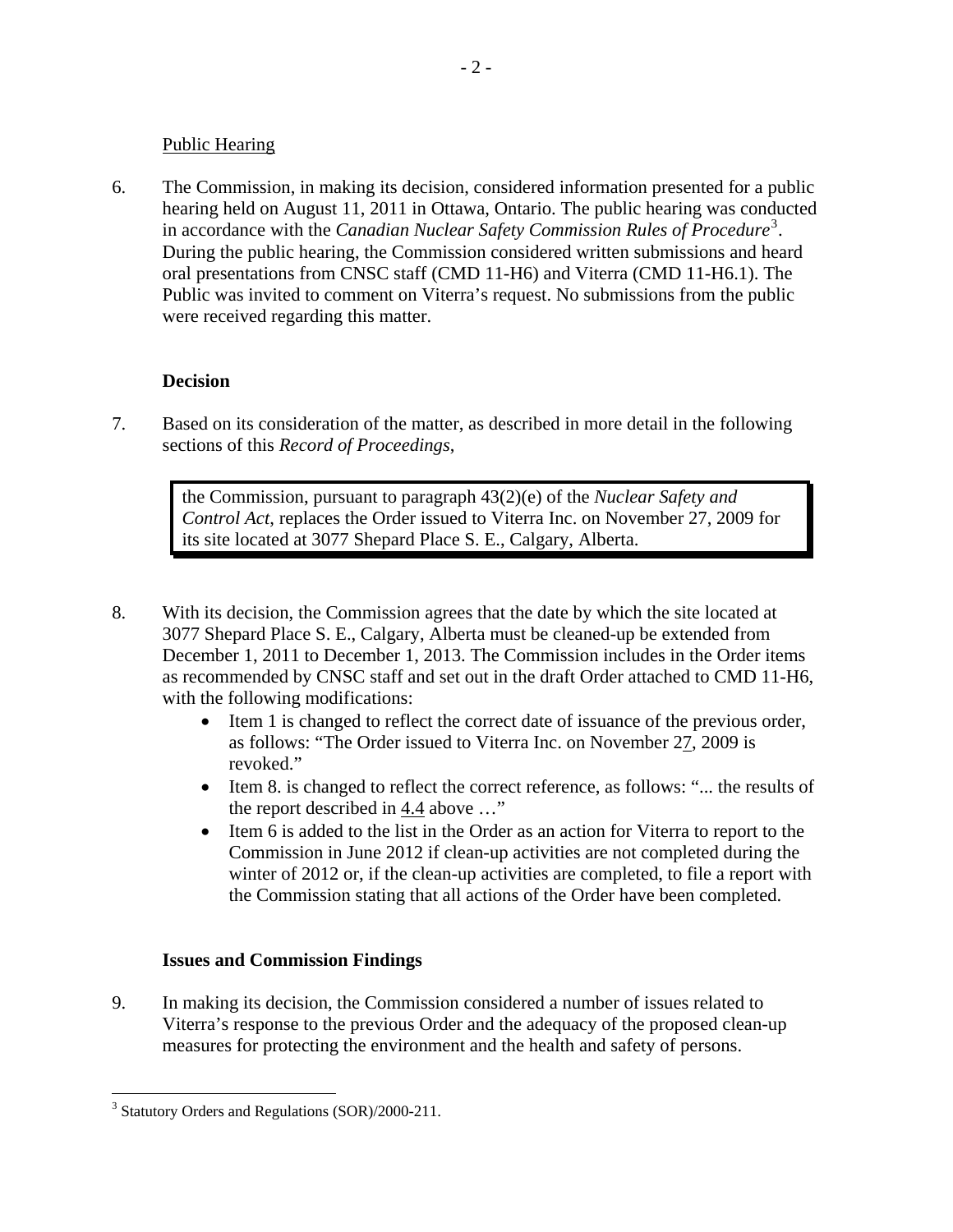#### *Deadline for cleanup activities*

- <span id="page-5-0"></span>10. The Commission enquired about when CNSC staff became aware that Viterra would not meet the deadline for the cleanup of the site, as stated in the Order. CNSC staff responded that they have been receiving progress reports that gave early notification that the deadline could be missed and were approached by Viterra in February 2011 when it became apparent they would not be able to remove the material during the winter of 2011. CNSC staff added that Viterra was unable to meet the deadline due to unforeseen work required around the remediation of the uranium dryer room.
- 11. CNSC staff reported they believe cleanup activities can be completed in one winter season, but that Viterra has requested an extension of two years due to the following identified uncertainties: weather, subsurface soil conditions under the pond liners, and ground water monitoring requirements. CNSC staff agreed that it is reasonable to extend the Order for two years but that Viterra is expected to make every effort to complete the work during the winter of 2012. CNSC staff recommended that Viterra report to the Commission in June 2012 on their progress.

#### *Progress on cleanup activities*

- 12. Representatives from Viterra and CNSC staff presented the history of the site and informed the Commission on the progress made since the issuance of the Commission Order to Viterra in 2009. Representatives from Viterra reported that the remediation of the uranium dryer room is complete and that the final closure report was submitted to the CNSC in March 2011, which included a public dose assessment. CNSC staff reported having reviewed this final closure report, confirming that Viterra has adequately addressed the cleanup of the uranium dryer room, and that the uranium contaminated building materials and underlying soils from the uranium dryer room met CNSC's unconditional clearance level of one Becquerel per gram of Uranium-238. CNSC staff added that they are satisfied of Viterra's progress to date.
- 13. Representatives from Viterra discussed other non-radiological safety hazards that both were, and have yet to be, removed from the property. CNSC staff reported that they have confirmed with Alberta Environment that Viterra has been addressing all of Alberta Environment's investigations and remediation needs properly for the Viterra property in question.

#### *Remediation of Evaporation Ponds*

14. With regards to the remediation of the evaporation ponds, representatives from Viterra explained the plan they have developed to complete the work and noted that the plan submitted to the CNSC includes methods, schedules, and health and safety protective measures. Representatives from Viterra reported on the public and ecological radiation doses anticipated during the cleanup of the evaporation ponds, and explained that performing remediation work during the winter would limit doses to workers. Representatives from Viterra also provided the Commission with alternate schedules and plans that would be executed in the event that current ones cannot be met.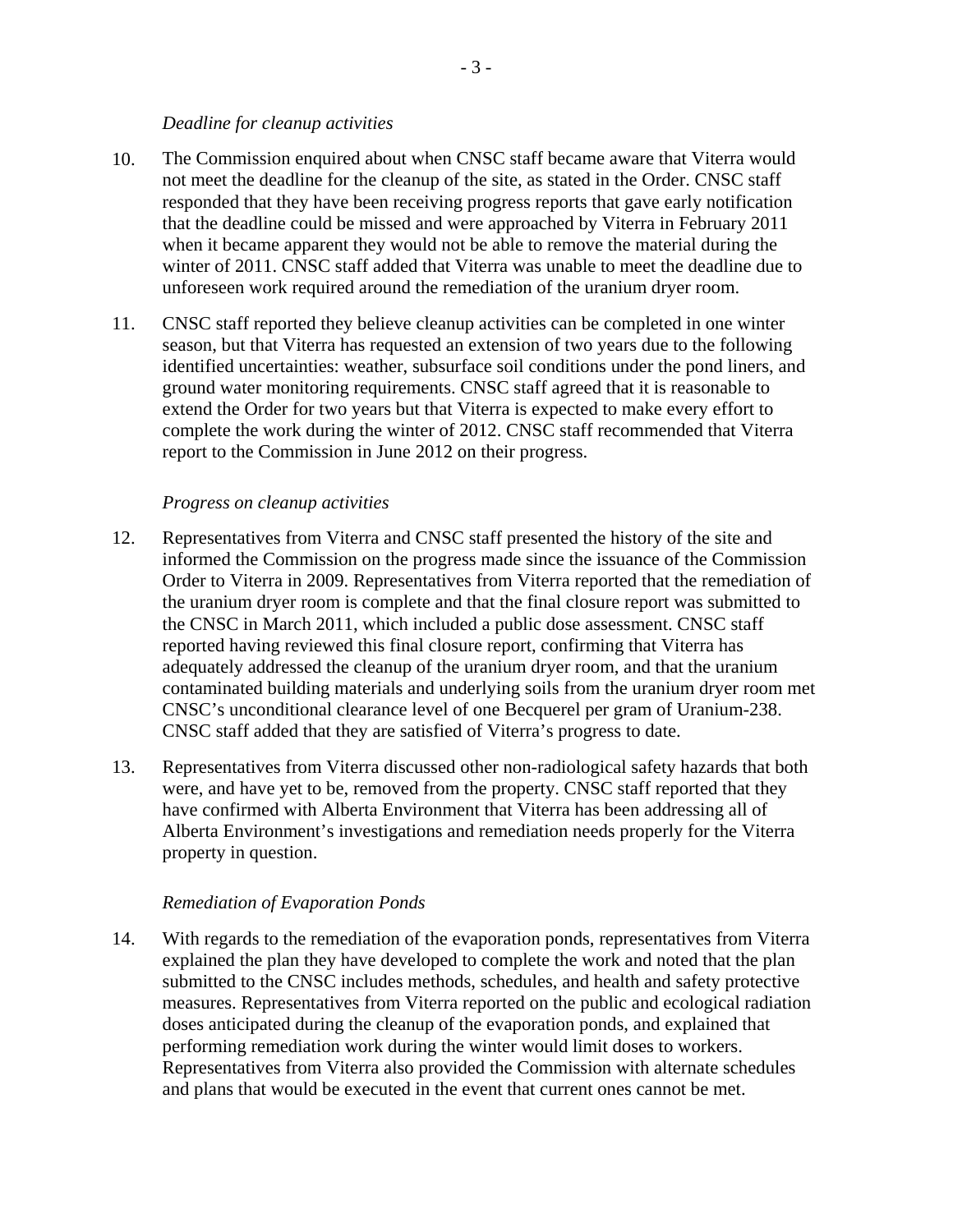- 15. CNSC staff reported having reviewed Viterra's evaporation ponds remediation plan. CNSC staff confirmed that it contains details of the excavation and the handling and transport of excavated materials, and that it addresses environmental monitoring and reporting requirements to the CNSC. CNSC staff explained Viterra's proposed waste management options and stated that they are currently under CNSC staff's review. CNSC staff reported that they also agree with conducting remediation activities during the winter to limit radiation exposures during excavation and transportation activities, and that they are currently reviewing a detailed analysis of the impacts of conducting the activities during the winter versus the summer. CNSC staff stated that they consider that Viterra's current plans, when carried out, will adequately address the clean-up of the evaporation ponds.
- 16. The Commission enquired about the level of frost required to perform remediation activities during the winter. Representatives from Viterra responded that two and a half to three feet of frost would be required, as the sediments being excavated are shallow. Representatives from Viterra added that that level of frost is usually obtained in the months of December and January, which would allow them to have frozen sediments in February, when the excavation is scheduled to occur.
- 17. The Commission enquired about the variation in the results of the evaporation ponds sampling conducted. CNSC staff replied that the variation seen in the sampling results shows that the contamination levels in the pond is not entirely uniform and indicates that further sampling will be required before each load is transported offsite to ensure regulatory limits are not exceeded. Representatives from Viterra agreed with CNSC staff's analysis of the sampling results and added that the sampling result variations between 2007 and 2010 is also likely due to sampling location variation and weather variations (rainfall and evaporation).
- 18. The Commission enquired about the process for displacing the waste from the evaporation ponds to the transportation containers. Representatives from Viterra explained that free liquids will be removed from the pond prior to the freeze-up. Representatives from Viterra stated that the liquids removed will be analyzed and properly disposed. Representatives from Viterra added that, once the free liquid is removed, the slurry would be displaced to the transportation containers. The Commission expressed its concerns with this process, asking if removing free liquids prior to the freeze-up of the pond contents would create a greater hazard on workers. Representatives from Viterra explained that this process is less labour intensive than if the contents of the evaporation ponds were removed during the summer, and that removing the free liquids could be achieved in a period of one day.
- 19. The Commission enquired about the type of transportation container used to transport the waste from the evaporation ponds to the waste disposal facility. Representatives from Viterra explained that their contractor recommended polyethylene lined transportation containers, which they typically use for this type of application, and are not concerned with possible breaks in the polyethylene liner.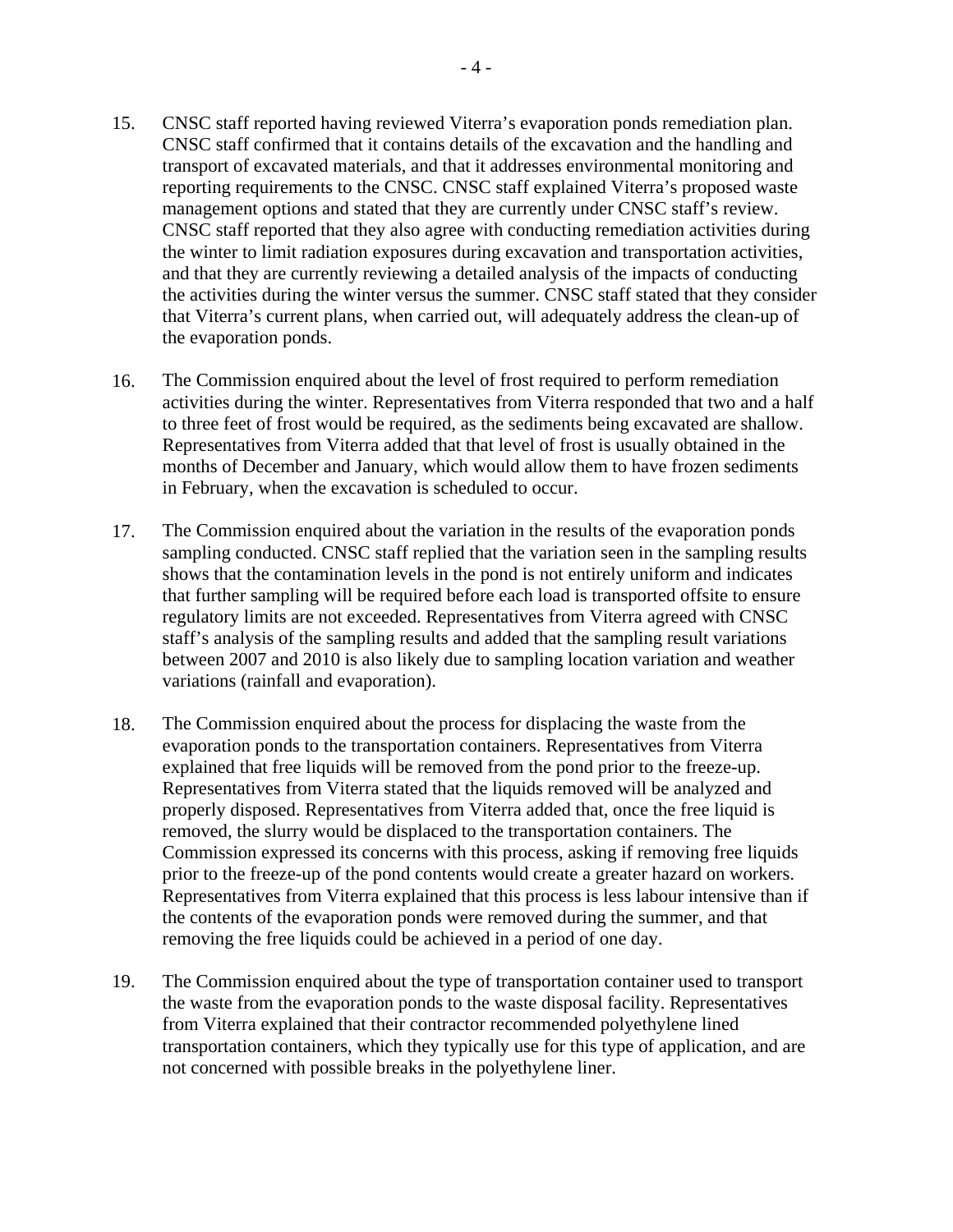- <span id="page-7-0"></span>20. The Commission sought more information regarding the transportation of the waste from the evaporation ponds. CNSC staff responded that Viterra will have to comply with CNSC regulations and Transport Canada regulations and that a licence to transport may not be required, depending on the radiation level of the waste. CNSC staff added that local inspectors will continue to monitor the site throughout remediation activities to ensure compliance. Representatives from Viterra stated that they have submitted a transportation plan to the CNSC, which includes an emergency plan and checks of the trucks and loads before they leave the site. Representatives from Viterra explained that the number of driving hours involved with moving the waste from the evaporation ponds to the waste disposal facility is a reflection of the distance.
- 21. The Commission enquired about the requirement for environmental monitoring following the completion of remediation activities. CNSC staff reported that Viterra has committed, in their proposed plan of work, to assess and report to the CNSC the results of groundwater quality under the evaporation ponds. CNSC staff also stated that, following the closure of the Order, they expect that the Province will continue to monitor the site for other environmental contaminants throughout the whole site.
- 22. CNSC staff stated that the potential for contaminant migration into adjacent soil and groundwater is not a concern over the proposed timeframe since environmental monitoring done to date indicate that the pond contaminants are confined and stable.
- 23. The Commission asked if the clean-up criterion established by the CNSC is sufficient to render the land acceptable for commercial use by the province. CNSC staff responded that the province is responsible to determine if the land is acceptable for commercial use and that the CNSC criterion is to be used to comply with the Order. CNSC staff added that the CNSC clean-up criterion for uranium is more stringent than the provincial NORM Guidelines.

#### *Cost Estimate*

24. CNSC staff reported that the cost estimate for the site remediation work is \$10 million, and that Viterra has committed to providing additional funds, if required. The Commission asked if the funds were placed in a trust to guarantee their availability. CNSC staff responded that Viterra is actively spending the money and so they would not benefit from a trust. CNSC staff also stated that they expect that the work can be completed in one year, and that Viterra will have to return to the Commission if the work is not done by June 2012.

#### *Site Security*

25. In terms of site security, CNSC staff reported that the approval of the extension will not affect site security, which is required to be maintained by the Order. CNSC staff stated that they have observed that site security is being maintained in August 2011.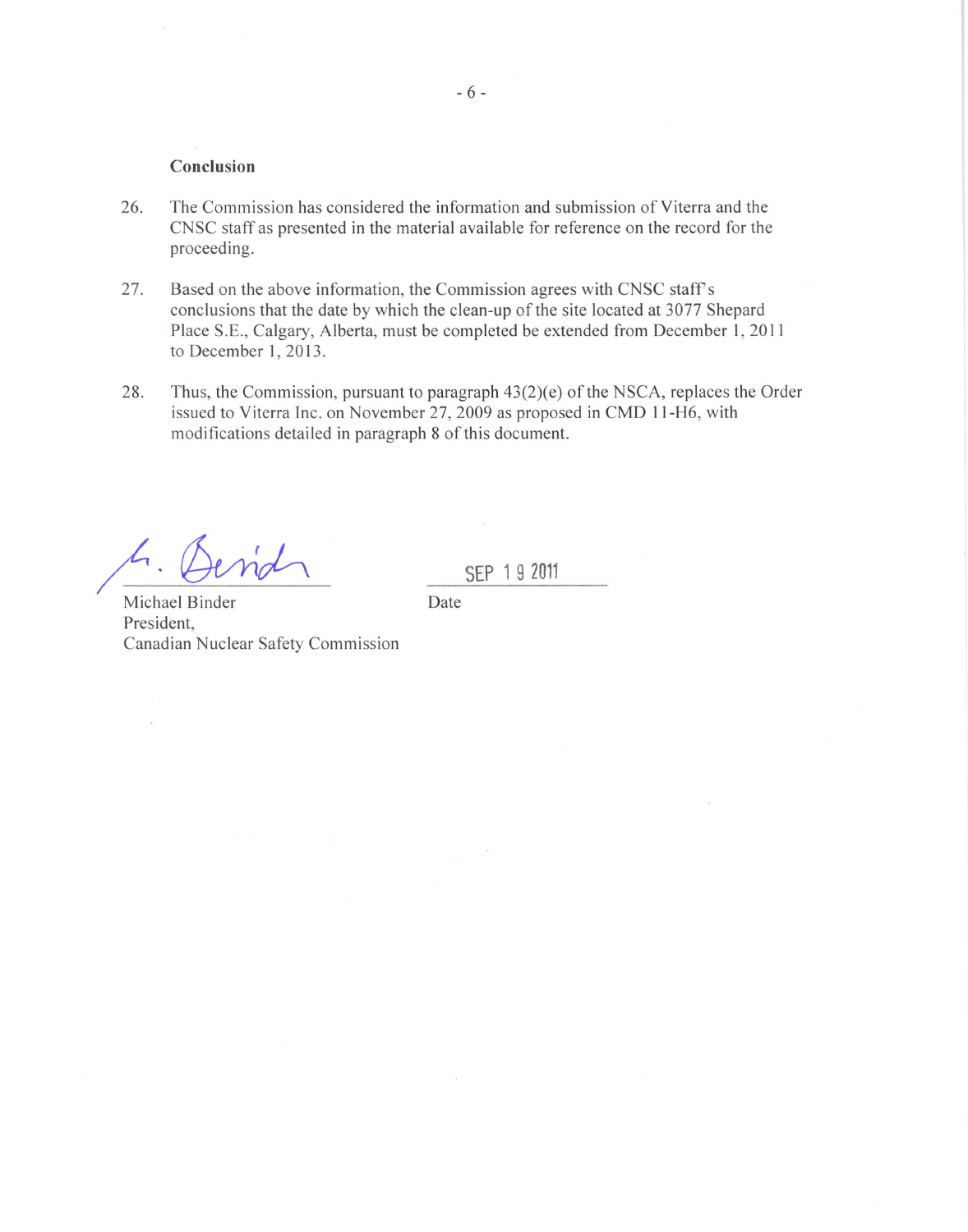#### **Page** 1 **of** 3 **FILE**  CNSC Licence No. (if applicable) Date of Order Y M D **ORDER BY THE CANADIAN NUCLEAR SAFETY COMMISSION**  Company/Licensee (If applicable) and address Viterra Inc. 3077 Shepard Place S.E. Calgary, AB Name (and title or position) of person(s) receiving the Order Michael Edmonds Projects Manager, Environmental Affairs Viterra Inc.

**WHEREAS** Western Co-operative fertilizers Limited (Westco) was the owner of lands previously leased to ESIRL (the "ESI Site"), upon which a uranium contaminated dryer room and evaporation ponds are located (Ref.: Figures in Appendix A).

**WHEREAS** on June 26, 2006, a CNSC inspection was conducted at the ESI site in Calgary and samples taken and analyzed revealed contamination inside the dryer room and evaporation ponds. (Ref.: Documents # 1, 2 and 3 in Appendix B).

**WHEREAS** on September 7, 2007, Westco took possession of the ESI Site pursuant to a Court Order obtained by Westco and had voluntarily implemented improved security measures to ensure the health and safety of persons and the environment.

**WHEREAS** Westco indicated that it did not wish to become a licensee under section 24 of the *Nuclear Safety and Control Act* (NSCA) and ESIRL's licence expired on July 31, 2006.

**WHEREAS** on October 29, 2007, CNSC staff notified Westco of their obligations under the NSCA (Ref.: Document # 4 in Appendix B).

**WHEREAS** an Order was issued to Westco on April 21, 2008 that required Westco to submit to the Director General, Directorate of Nuclear Cycle and Facilities Regulation of the CNSC, a proposed plan of work including a schedule to perform all work required in order to ensure that all unreasonable risk to the health and safety of persons and the environment is prevented and to submit the plan by June 30, 2008.

**WHEREAS** the Order issued April 21, 2008 did not authorize Westco to implement the clean-up work until Westco received written acceptance of the plan from the Director General, Directorate of Nuclear Cycle and Facilities Regulation of the CNSC.

**WHEREAS** the plan to clean-up the dryer room has been accepted in writing by the Director General, Directorate of Nuclear Cycle and Facilities Regulation of the CNSC.

**WHEREAS** the Order issued April 21, 2008 included that the proposed plan of work must include the proposed clean-up criteria, in regards to nuclear substances, based on the end use of the land, and a rationale for such criteria.

**WHEREAS** an inspection at the site on August 25, 2009 revealed that the clean-up of the evaporation ponds and the dryer rooms has not yet been carried out.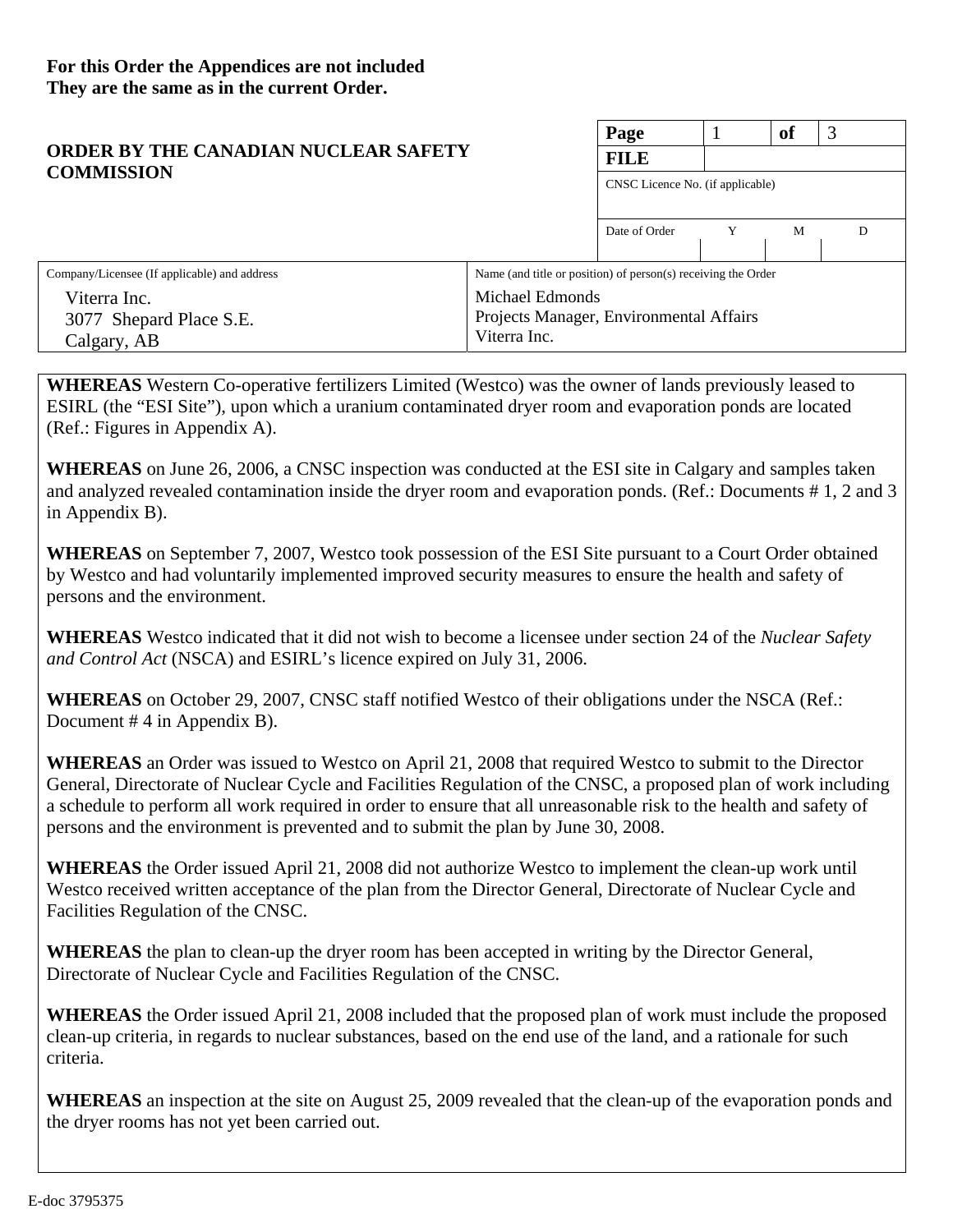**WHEREAS** CNSC staff has assessed that an extension of the clean–up date to be December 1, 2013, should not increase the risk to persons or the environment.

**WHEREAS** on November 3, 2008 Viterra Inc. amalgamated its wholly owned subsidiary, Western Co-operative fertilizers Limited (Westco).

**WHEREAS** Viterra Inc. has decontaminated the uranium concentrate dryer room and equipment inside the dryer room at the facility located at 3077 Shepard Place S.E., Calgary, Alberta, in accordance with the plan accepted by the Director General, Directorate of Nuclear Cycle and Facilities Regulation of the CNSC.

**WHEREAS** Viterra Inc. performed a final radiological survey of the dryer room to verify it met the requirements in the plan accepted by the Director General, Directorate of Nuclear Cycle and Facilities Regulation.

**WHEREAS** Viterra Inc. has completed demolition of the uranium concentrate dryer room at 3077 Shepard Place S.E., Calgary, Alberta, and placed construction materials and also equipment contaminated with nuclear substances, in a temporary on-site storage container for eventual disposal.

**WHEREAS** on May 6, 2011, Viterra Inc. submitted a proposed plan of work to clean up the two evaporation ponds yet to be accepted by the Director General, Directorate of Nuclear Cycle and Facilities Regulation of the CNSC, that contains clean-up criteria for nuclear substances and a schedule to perform all work required in order to ensure that all unreasonable risk to the health and safety of persons and the environment is prevented.

## **THEREFORE it is hereby ordered :**

- 1. The Order issued to Viterra Inc. on November 27, 2009 is revoked.
- 2. Viterra Inc. shall maintain the required physical security arrangements as described in Westco's letter to the CNSC, dated October 5, 2007 (Ref.: Document No. 5 in Appendix B) for the former evaporation ponds located at 3077 Shepard Place S.E., Calgary, Alberta, and in accordance with the *Nuclear Safety and Control Act* and its associated Regulations until all requirements of this Order are completed and accepted by the Canadian Nuclear Safety Commission (CNSC) or a person authorized by the Commission.
- 3. Viterra Inc. shall follow and implement a proposed plan of work to clean-up the two evaporations ponds only after written acceptance of this plan by the Director General, Directorate of Nuclear Cycle and Facilities Regulation of the CNSC. This plan may be the May 6, 2011 proposal or, alternatively, some subsequent proposal required as a result of CNSC review.
- 4. By December 1, 2013, Viterra Inc. shall complete the following clean-up:
	- 4.1 Dispose of nuclear substances that originated from the dryer room and the building housing the dryer room in accordance with the plan accepted by the Director General, Directorate of Nuclear Cycle and Facilities Regulation of the CNSC.
	- 4.2 Remove the contents, in regards to nuclear substances, of the two evaporation ponds at the facility located at 3077 Shepard Place S.E., Calgary, Alberta, in accordance with the accepted plan;
	- 4.3 After completing the work stipulated in 4.1 to 4.2 above, perform a final radiological survey verifying that the two evaporation ponds meet the requirements as stipulated in the plan accepted by the Director General, Directorate of Nuclear Cycle and Facilities Regulation of the CNSC plan;